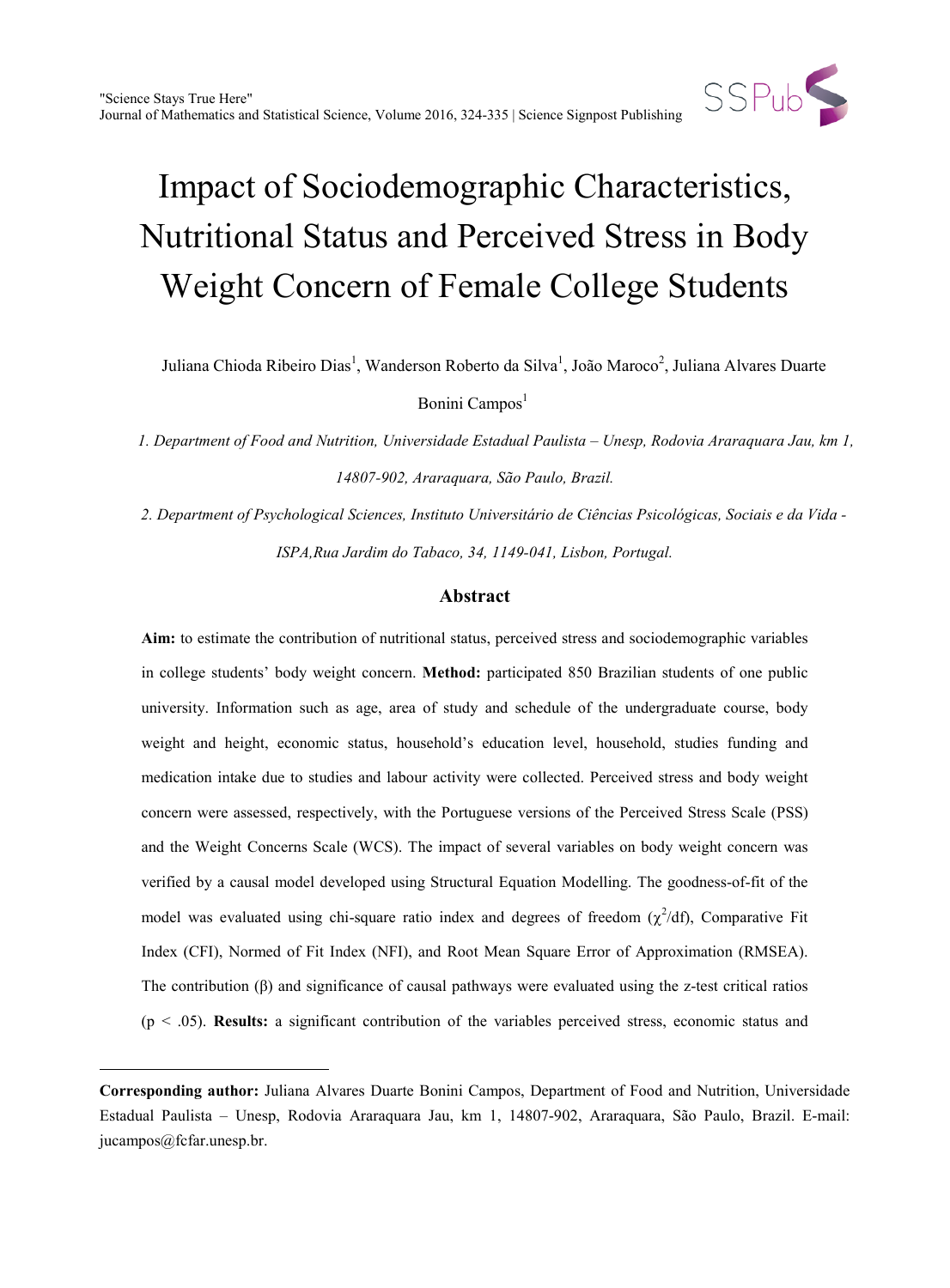nutritional status in college students' body weight concern was verified. The fit of the final model was adequate  $(\chi^2/df = 4.38$ ; CFI = .91; GFI = .93; RMSEA = .06) and explained 19% of the variability in body weight concern with a positive impact of nutritional status, perceived stress and economic status. **Conclusion:** the results should serve as an alert to researchers in this area of study and health professionals, highlighting the importance of performing the diagnosis of such manifestations and/or propose prevention strategies.

*Keywords*: body image, weight concern, stress, students, nutritional status.

# **1. Introduction**

The concept of body image refers to the perceptions and attitudes experienced by human beings, in relation to their bodies. This concept encompasses the experiences and significances prevailing throughout life, and is built under numerous circumstances and frequent transformations that occur in a unique and dynamic way (1). Literature addresses body image as a multidimensional construct, mostly influenced by behavioural, affective, attitudinal and perception components. (2). Despite the lack of agreement between authors, each of the body image components consists of specific dimensions, among which, weight concern.

Satisfaction and dissatisfaction with body weight often stem from the rules imposed by society (3). Socioeconomic characteristics (4-7), nutritional status (8-12) and other conditions such as stress (13-17) are also reported as being related to weight changes, body perception and eating behavior.

Although body dissatisfaction is common to both sexes, Sepulveda et al. (18) claims that women are more vulnerable, mainly during adolescence and/or early adulthood. This phase overlaps university admission, and is related to independency achievement, new group and context adaptation process, and to great pressure and anxiety states, that may contribute to the arise of changes related to physical appearance and eating behaviour (19). Wichianson et al. (20) point out that at least 60% of female university students live with great levels of stress, contributing to anxiety states and changes in body image perception. Additionally, Vella-Zarb and Elgar (21) sustain that university attendance may lead to weight gain and, hence, to greater body dissatisfaction, negative eating attitudes, and increased concern about body image. Accordingly, this study aims finding the impact of nutritional status, perceived stress and sociodemographic variables in weight concern of female university students.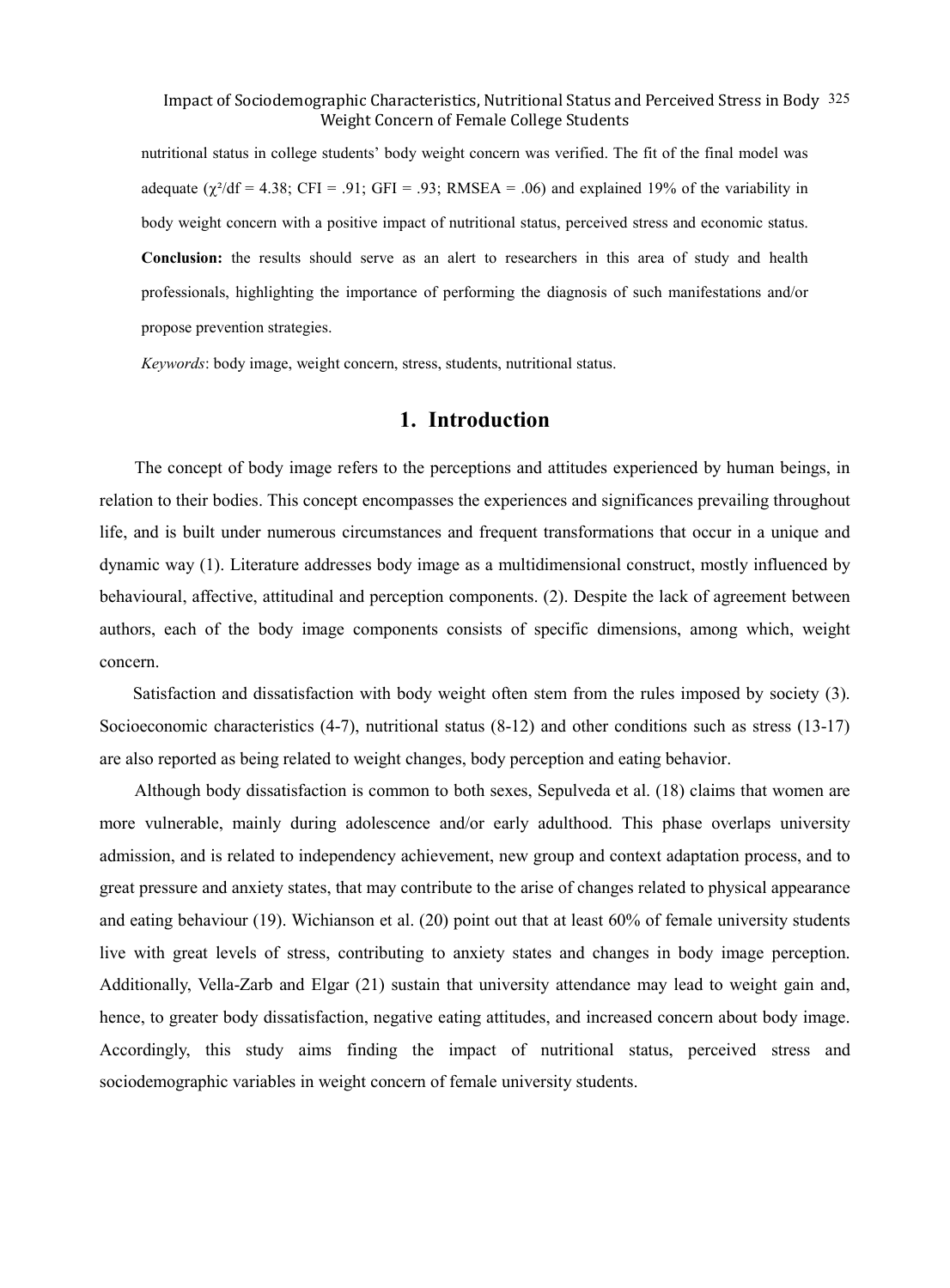# **2. Model and Analysis**

Study Design and Sample Recruiting

Observational study, transversal type, with a non-probability sampling. All female students, aged over 18 years, enrolled in the year 2012 in undergraduate courses (Pharmacy-Biochemistry, Letters, Pedagogy, Public Administration, Economy and Social Sciences) of the Faculties of Pharmaceutic Sciences and Sciences and Letters, Universidade Estadual Paulista – Unesp, campus Araraquara, São Paulo, Brazil, were invited to participate.

The minimum sample size was estimated from sample determination for finite population, using a mean prevalence of body image distortion in women of 3% (22, 23), a significance level of 5%, a sampling error (E) of 25% and a total population (N) of 1097 individuals. Considering these parameters, the minimum estimated sample included 708 female college students. Bearing in mind a non-response rate of 20%, the subjects' number was updated to 850. Participated in this study 1,084 female college students, however, only those who completed all items of all the assessment instruments were included. The final sample comprised 850 participants.

### Study Variables and Measurement Instruments

In order to characterize the sample, several information was asked, namely, age, schedule of the undergraduate course, nutritional status, economical level, education level of the householder, household, studies funding, medication intake due to study or labour activities.

Age was collected in reference to complete years. The area of the undergraduate course was classified in Health Sciences and Human and Social Sciences. The schedule of frequency of the undergraduate course could be daytime, afternoon, evening or full-time.

The participants´ nutritional status was determined using Body Mass Index (BMI), based on the specified weight and height measures. Nutritional status was classified according to the World Health Organization framework, using cut-off points for adult ( $\geq$  20 years) (24) and adolescent (18-20 years) (25) individuals. Economic level and householder education level were estimated using the Associação Brasileira de Empresasde Pesquisas (ABEP)´s proposal (26).

Female students were asked about their household, namely, if they lived alone, with colleagues or with their family. Studies funding included family support, scholarship or own resources. Medication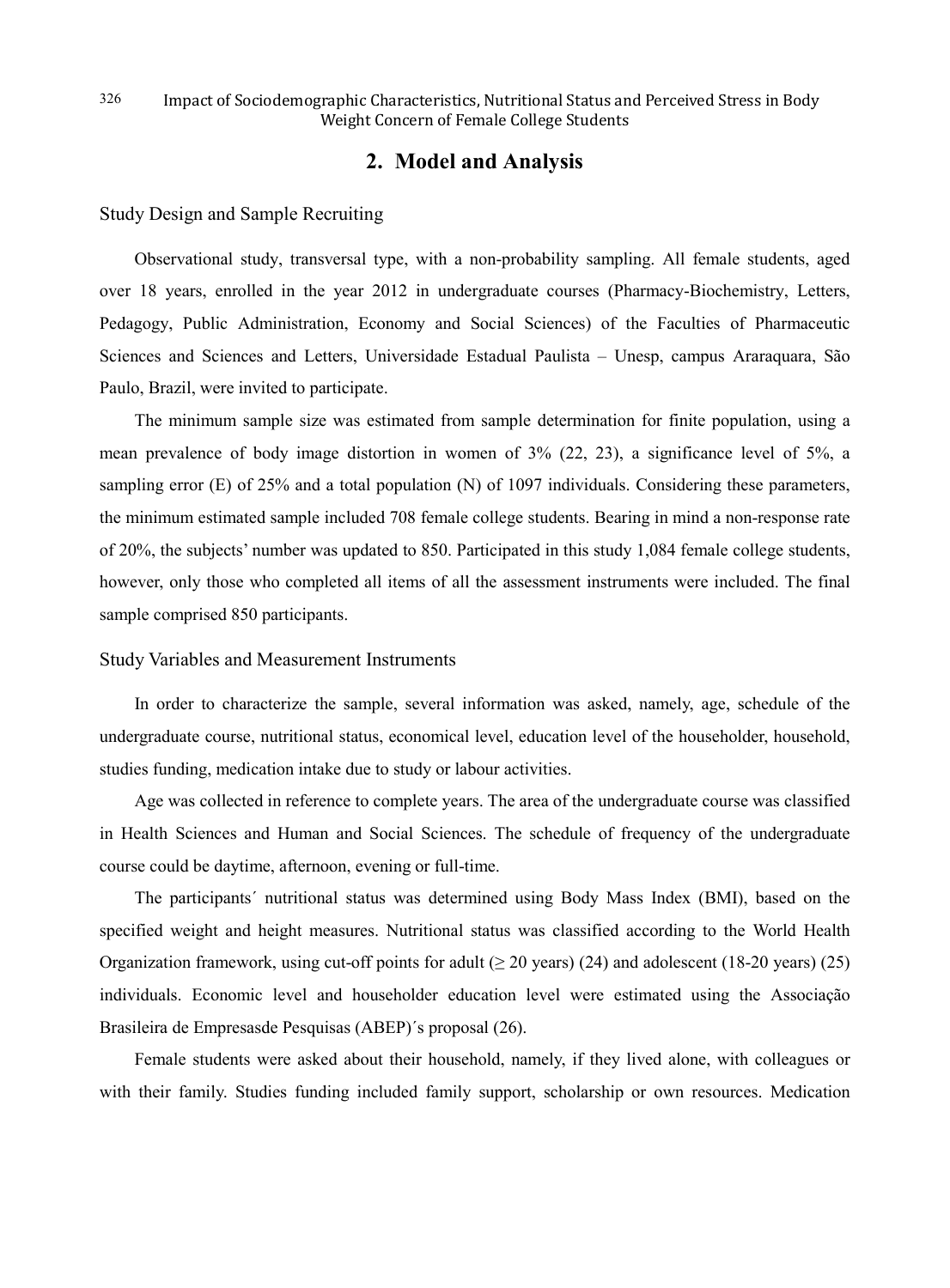intake was assessed using a dichotomic scale; the type of medication ingested was not questioned, since that data didn't fit the purpose of the study.

Weight concern was assessed using the Portuguese version of the Weight Concerns Scale – WCS, validated in college students ( $\lambda$ =0.54-0.78;  $\chi^2$ /gl=4.16; CFI=0.99, GFI=0.99, RMSEA=0.06) (27). This is a unifactorial scale, comprising five questions with a seven point Likert-type response scale.

Stress was measured using the Portuguese version of the Perceived Stress Scale – PSS, also validated in college students in a previous study by Dias et al. (28)  $(\lambda=0.38\t-0.74 \ \chi^2/\text{gl}=6.22; CFI=0.93, GFI=0.96,$ RMSEA=0.08). This is a 10 item unidimensional instrument, organized in a five point Likert-type scale.

It should be noted that the inclusion of the mentioned instruments, in this study, was approved by the original authors.

### Procedures and Ethical Considerations

The assessment instruments were completed in paper-and-pencil versions, by the students, during regular classes' schedule, after consent from the respective head teacher. Students were informed that their participation was voluntary and Free Prior Informed Consent was obtained.

In order to assure the anonymity and confidentiality of the participants, the questionnaires were simply identified by a code number, they could use later to access the study results.

This work was approved by the Research Ethics Committee of the Faculdade de Ciências Farmacêuticas - Unesp (protocol CEP/FCF/CAr n.º16/2010).

### Statistical Analysis

### Psychometric Properties

First, the adjustment of the WCS and PSS's factorial structures to the sample was assessed, previously to their inclusion in the predictive model, since the sample included only those female students who had fulfilled all items of the instruments. Confirmatory factor analysis using the maximum likelihood method was performed and the following indexes were used: chi-square to degrees of freedom ratio (2/df), the Comparative Fit Index (CFI), the Normed of Fit Index (NFI) and the Root Mean Square Error of Approximation (RMSEA). Model fit was considered adequate when  $2/df \le 2.0$ , CFI and NFI  $\ge 0.90$ , and RMSEA  $\leq$  0.10 (29). Internal consistency was measured using standardized Cronbach´s Alpha ( $\alpha$ ) and considered adequate when  $\alpha \ge 0.70$  (30), while convergent validity was tested by means of the Average Variance Extracted (AVE) and the Composite Reliability (CR), assumed as adequate if  $AVE \ge 0.50$  and CR  $\geq$  0.70 (29, 31).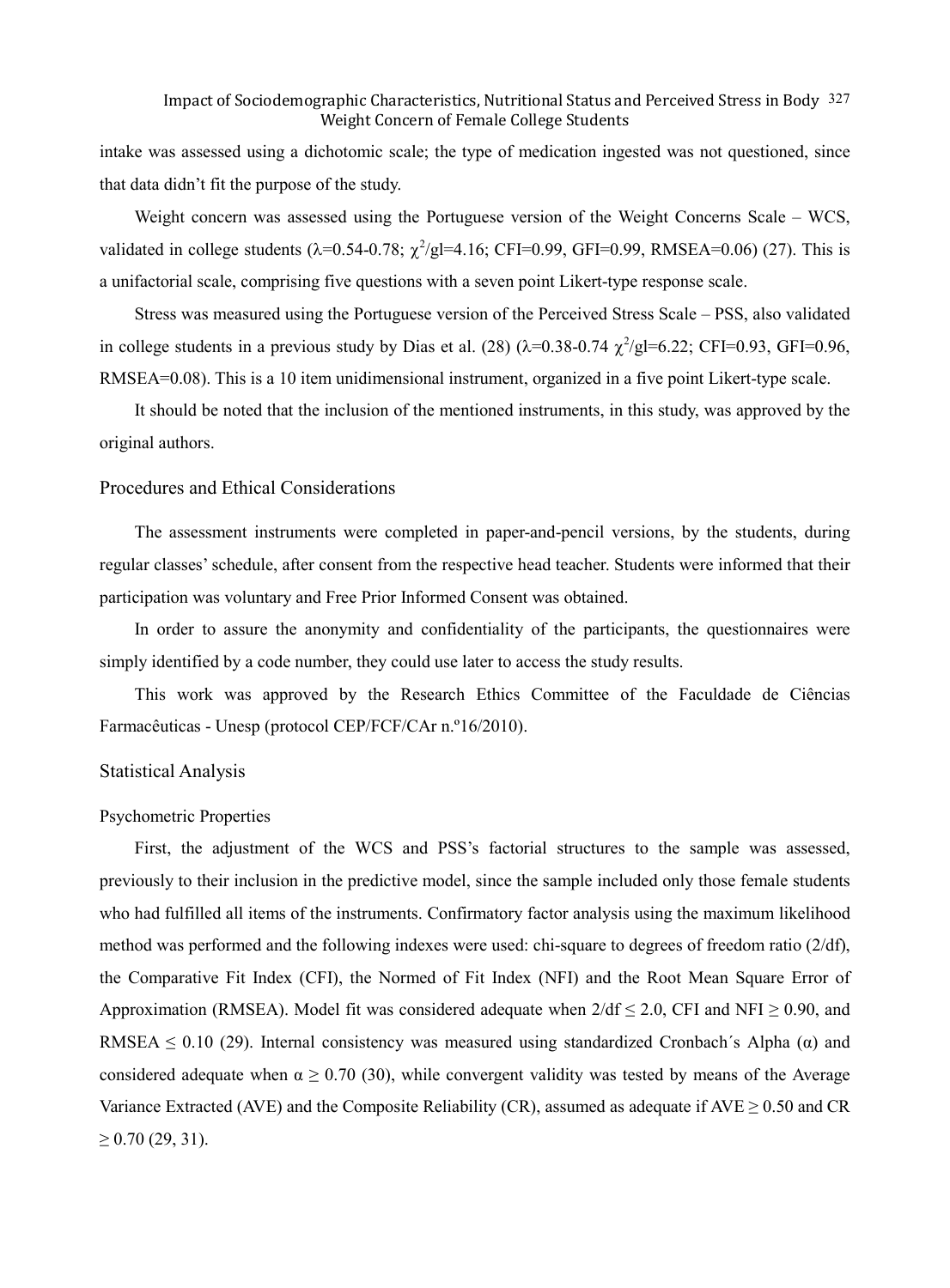# Structural Model

Structural Equation Modelling was used in order to verify the impact of sociodemographic characteristics, nutritional status and perceived stress on weight concern. A causal model was built; weight concern, as assessed by WCS, was defined as the core construct, and the variables perceived stress, age, nutritional status, course schedule, householder education level, economic level, having a labour activity concomitant with studying, medication intake due to studying/labour, household and studies funding source were the tested independent variables.

The model fit was assessed using the fit indexes  $\chi^2$ /df, CFI, NFI and RMSEA. Contribution ( $\beta$ ) and significance of causal pathways were obtained by Z test. A 5% significance level was set for decision making purpose.

The analyses were computed using IBM SPSS Statistics (v.21, SPSS An IMB Company, Chicago, IL) and AMOS 21.0 (IBM SPSS Inc, Chicago, IL).

### **Analysis and Discussion**

The participants had a mean age of 20.52 (SD=2.27) years. The sample characterization is shown in Table 1.

| <b>Characteristic</b>                         |                                | $\mathbf n$ | $\frac{0}{0}$ |
|-----------------------------------------------|--------------------------------|-------------|---------------|
| <b>Course Area</b>                            | Course                         |             |               |
| <b>Health Sciences</b>                        | <b>Pharmaceutical Sciences</b> | 343         | 40.35         |
| Human and Social Sciences                     | <b>Public Administration</b>   | 144         | 16.94         |
|                                               | Social Sciences                | 59          | 6.94          |
|                                               | Letters                        | 103         | 12.12         |
|                                               | Pedagogy                       | 145         | 17.06         |
|                                               | Economic Sciences              | 56          | 6.59          |
| <b>Economic Level (R\$)</b>                   |                                |             |               |
| A and B $(2,656.00 - 11,480.00)$              |                                | 722         | 84.94         |
| $C(962.00 - 1,459.00)$                        |                                | 115         | 13.53         |
| D and E $(415.00 - 680.00)$                   |                                | 13          | 1.53          |
| <b>Householder Education Level</b>            |                                |             |               |
| Illiterate/3rd grade of Fundamental Education |                                | 9           | 1.06          |
| 4th grade of Fundamental Education            |                                | 60          | 7.06          |
| <b>Fundamental Education</b>                  |                                | 61          | 7.18          |
| Secondary School                              |                                | 301         | 35.41         |

**Table 1.** Samplecharacterization. Araraquara, São Paulo, Brazil, 2012.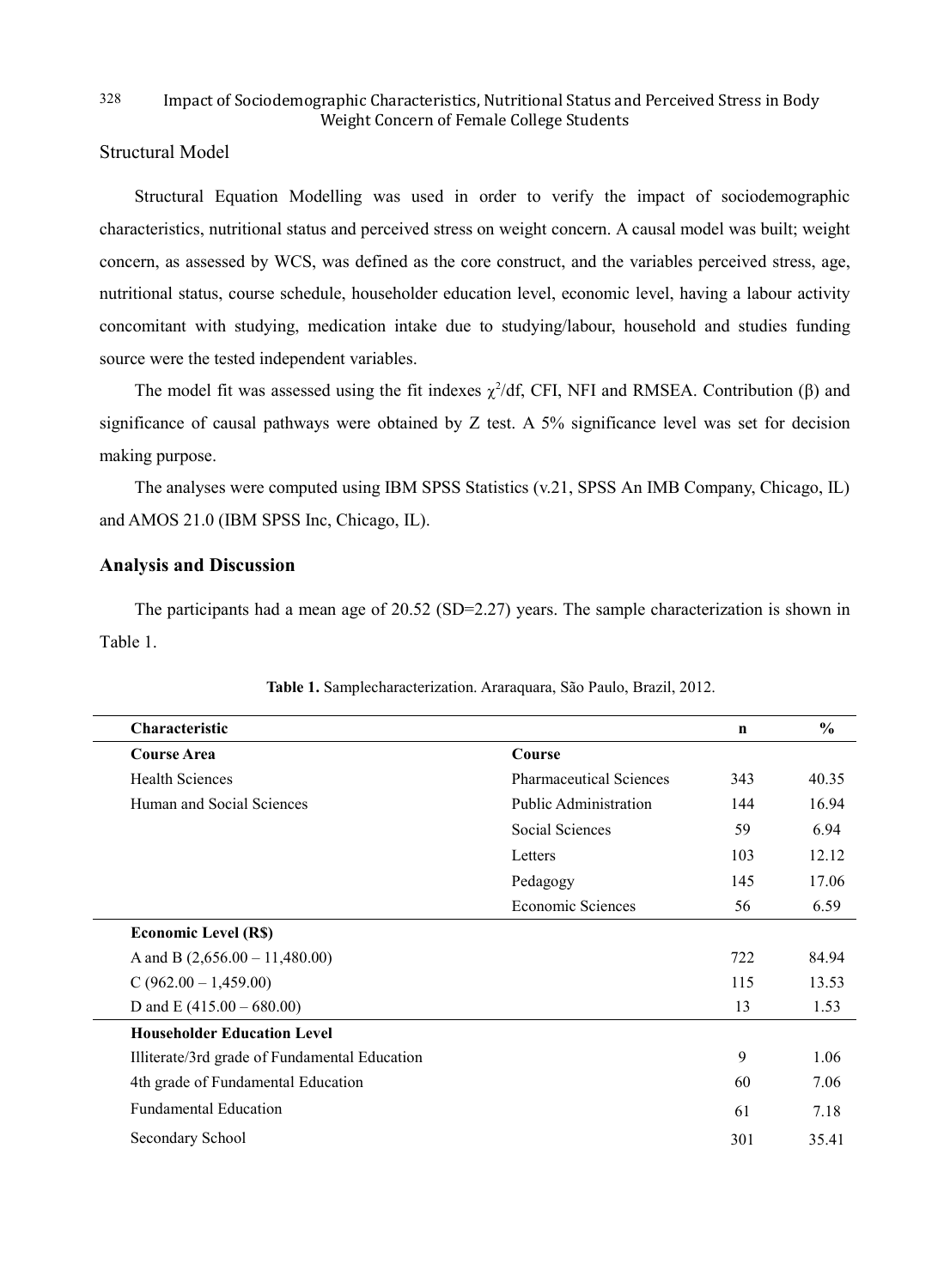| <b>Higher Education</b>   | 419 | 49.29 |
|---------------------------|-----|-------|
| <b>Nutritional Status</b> |     |       |
| Low weight                | 48  | 5.65  |
| Normal weight             | 659 | 77.53 |
| Overweight                | 106 | 12.47 |
| Obesity                   | 37  | 4.35  |
| <b>Course Schedule</b>    |     |       |
| Daytime                   | 144 | 18.14 |
| Afternoon                 | 59  | 7.43  |
| Evening                   | 103 | 12.97 |
| Full-time                 | 488 | 61.46 |
| Household                 |     |       |
| Alone                     | 120 | 14.12 |
| Family                    | 297 | 34.94 |
| Friends/colleagues        | 433 | 50.94 |
| <b>Studies Funding</b>    |     |       |
| Own                       | 117 | 13.76 |
| Family                    | 682 | 80.24 |
| Scholarship               | 51  | 6.00  |
| <b>Medication Intake</b>  |     |       |
| Yes                       | 232 | 27.29 |
| N <sub>o</sub>            | 618 | 72.71 |
| Labour activity           |     |       |
| Yes                       | 618 | 72.71 |
| N <sub>o</sub>            | 232 | 27.29 |

\* currency conversion Real-American Dollar converted 6 May 2013 (R\$ 1.00 = USD\$ 0.50).

The instruments fit was considered adequate (WCS:  $\chi^2$ /df=4.16; CFI=0.99; GFI=0.99; RMSEA=0.06 and PSS:  $\chi^2$ /df=6.22; CFI=0.93; GFI=0.96; RMSEA=0.08). Convergent validity was found adequate for WCS (AVE=0.49; CR=0.83) but not for PSS (AVE=0.32; CR=0.82). Both instruments showed adequate internal consistency (WCS:  $\alpha=0.77$  and PSS:  $\alpha=0.83$ ).

The structural model revealed adequate fit to the data  $(\chi^2/df=3.80; CFI=0.88, GFI=0.92,$ RMSEA=0.06). Table 2 shows standardized and non-standardized estimates, as well as the significance of the causal pathways of the proposed model.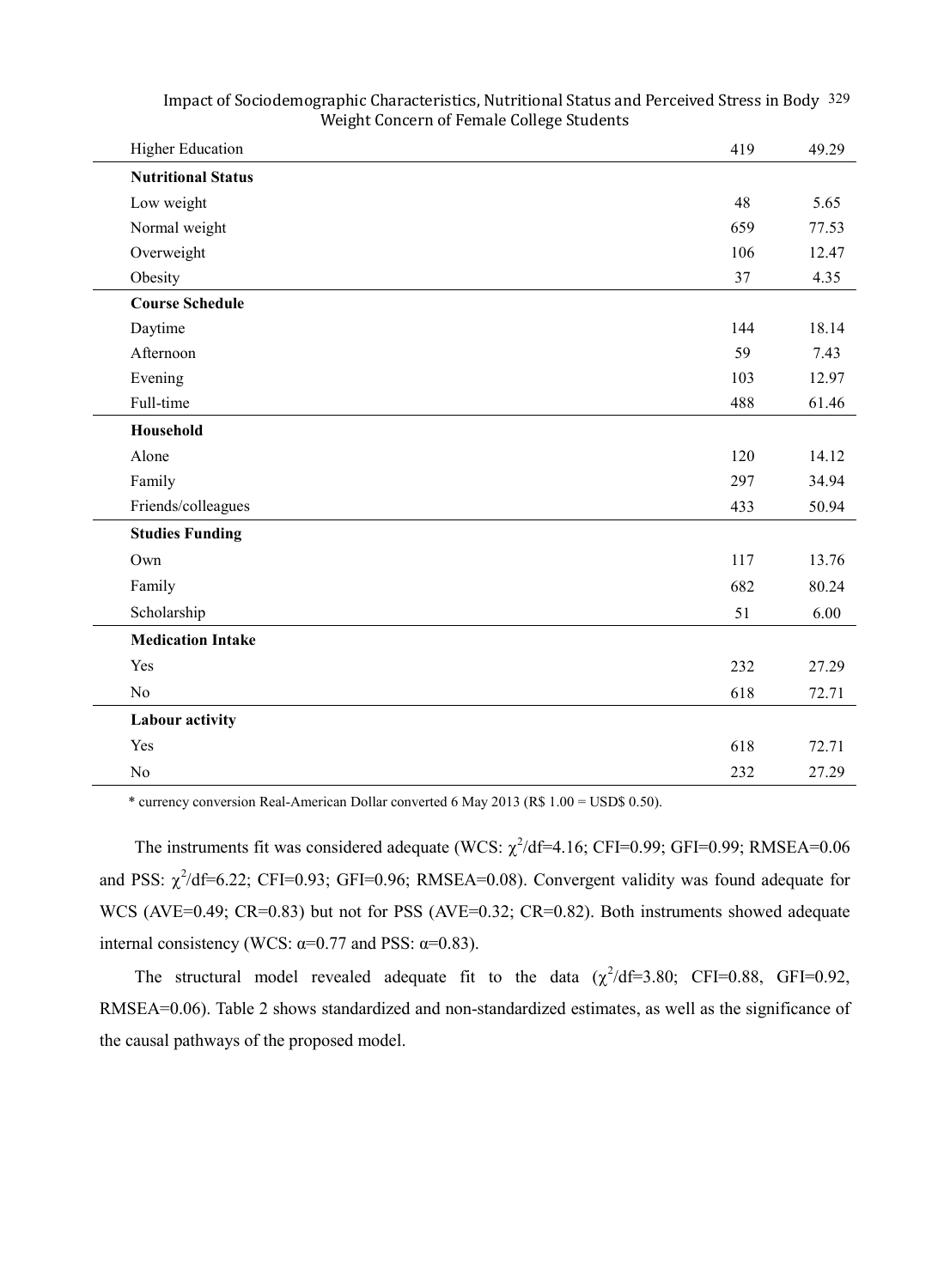**Table 2.** Standardized and non-standardized estimates and significance of the causal pathways.Araraquara, São

|            |                          | <b>Pathways</b>              | β        | <b>Standard error</b> | <b><i>B</i></b> standardized | p       | $r^2$                    |
|------------|--------------------------|------------------------------|----------|-----------------------|------------------------------|---------|--------------------------|
| <b>WCS</b> |                          | <b>PSS</b>                   | 0.273    | 0.062                 | 0.180                        | < 0.001 | 0.180                    |
| <b>WCS</b> |                          | Schedule                     | $-0.063$ | 0.067                 | $-0.036$                     | 0.353   |                          |
| <b>WCS</b> |                          | Age                          | 0.007    | 0.013                 | 0.019                        | 0.594   | $\overline{\phantom{0}}$ |
| <b>WCS</b> | $\overline{\phantom{a}}$ | Medication                   | 0.033    | 0.056                 | 0.021                        | 0.560   | $\overline{\phantom{a}}$ |
| <b>WCS</b> |                          | $\leftarrow$ Labour activity | 0.072    | 0.077                 | 0.039                        | 0.352   |                          |
| <b>WCS</b> | $\overline{\phantom{a}}$ | Nutritional status           | 0.480    | 0.053                 | 0.332                        | < 0.001 |                          |
| <b>WCS</b> | $\overline{\phantom{0}}$ | Economic level               | 0.117    | 0.049                 | 0.100                        | 0.017   |                          |
| WCS.       | $\leftarrow$             | Household                    | 0.014    | 0.041                 | 0.012                        | 0.730   |                          |
| <b>WCS</b> | $\leftarrow$             | Funding                      | 0.008    | 0.071                 | 0.004                        | 0.908   |                          |
| <b>WCS</b> |                          | Householder education level  | 0.030    | 0.037                 | 0.034                        | 0.420   |                          |

Paulo, Brazil, 2012.

We observe that perceived stress ( $p<0.001$ ), economic level ( $p=0.017$ ) and nutritional status ( $p<0.01$ ) make a significant contribution to weight concern, in female college students.

Accordingly, the model was refined, and the final causal structure is shown in Figure 1.

y, the model was refined, and the final causal structure is shown in Figure 1.



**Figure 1.** Factorial Structure of the refined causal model.Araraquara, São Paulo, Brazil, 2012 (χ²/df=4.37; CFI=0.91; GFI=0.93; RMSEA=0.06).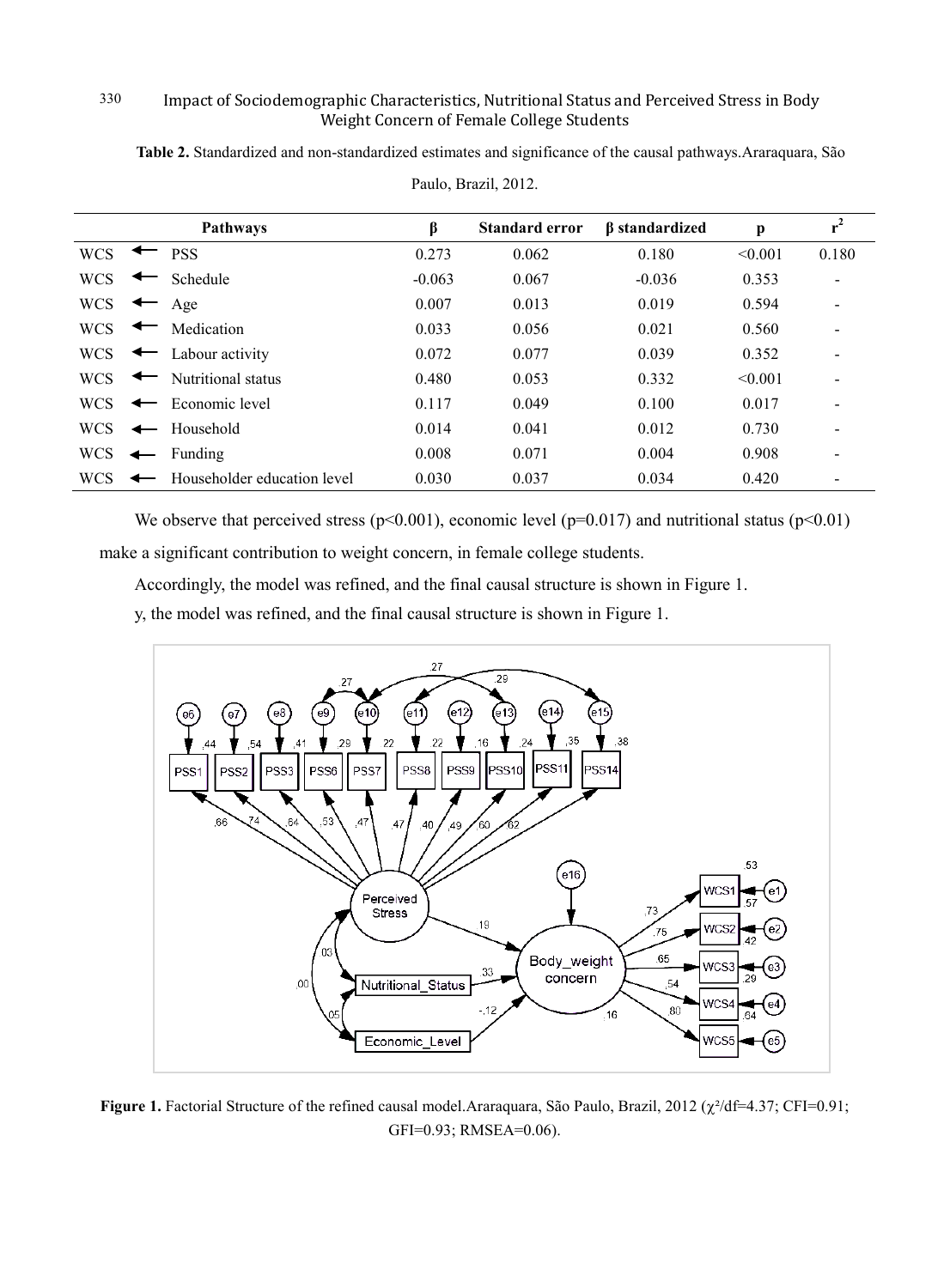The adequate fit of the factorial structure to the sample may be observed. The model explains 19% of variability in weight concern, with a positive impact of nutritional status, perceived stress and economic level.

This study shows the significant contribution of the variables nutritional status, economic level and perceived stress for weight concern in female college students. Although the explained variance of the model was lower than desired, we expect that this result may act as a start for scholars in the area of weight concern research. Such results are valuable as they allowed identifying variables which may be added to research or health education protocols, aiming to prevent negative consequences caused by extreme concerns with weight, such as eating behaviour disorders.

It is worth highlighting the methodological proposal followed in this study, namely, structural equation modelling, an unusual technique in Nutrition domain research. We aim to demonstrate its relevance in building and interpreting predictive models, using latent and manifest variables.

The low explanatory power of our model (Figure 1) suggests the need to include additional variables that may be related to body image concern. In this study, we found that female students from higher economic levels, with higher levels of perceived stress and showing an altered nutritional status stated greater weight concern. Thus, these variables should be included in further studies.

The association between body dissatisfaction and socio-economic level is influenced by many factors, such as access to food, awareness about healthy food choices, the habit and/or opportunity for practicing physical activity, and the access to health care (4). Although this relation appears in literature, studies show some controversial results. In this study, there was a direct association between economic level and weight concern, similarly to other studies (7, 32, 33). The authors note that less advantaged individuals tend to accept weight and eating behaviour changes as a way of social scaling, based on the increase of purchasing power and of the access to certain types of food (5). Therefore, weight concern does not relate to body dissatisfaction or body image changes, enlightening the inverse relation between economic level and weight concern found in our study.

Within higher education context, cumulative stress, related to puberty and academic demands, is often found (34), which may lead, in certain situations, to an excessive and compulsive consumption of food, and, consequently, to weight gains and body dissatisfaction (35). Several studies link stress states to body dissatisfaction (14, 17, 36), especially in women, when compared to men (17).

Nutritional changes are referred in the literature as being directly related to an increase in body dissatisfaction (8, 9, 37), which might result in eating behaviour alterations. Female college students are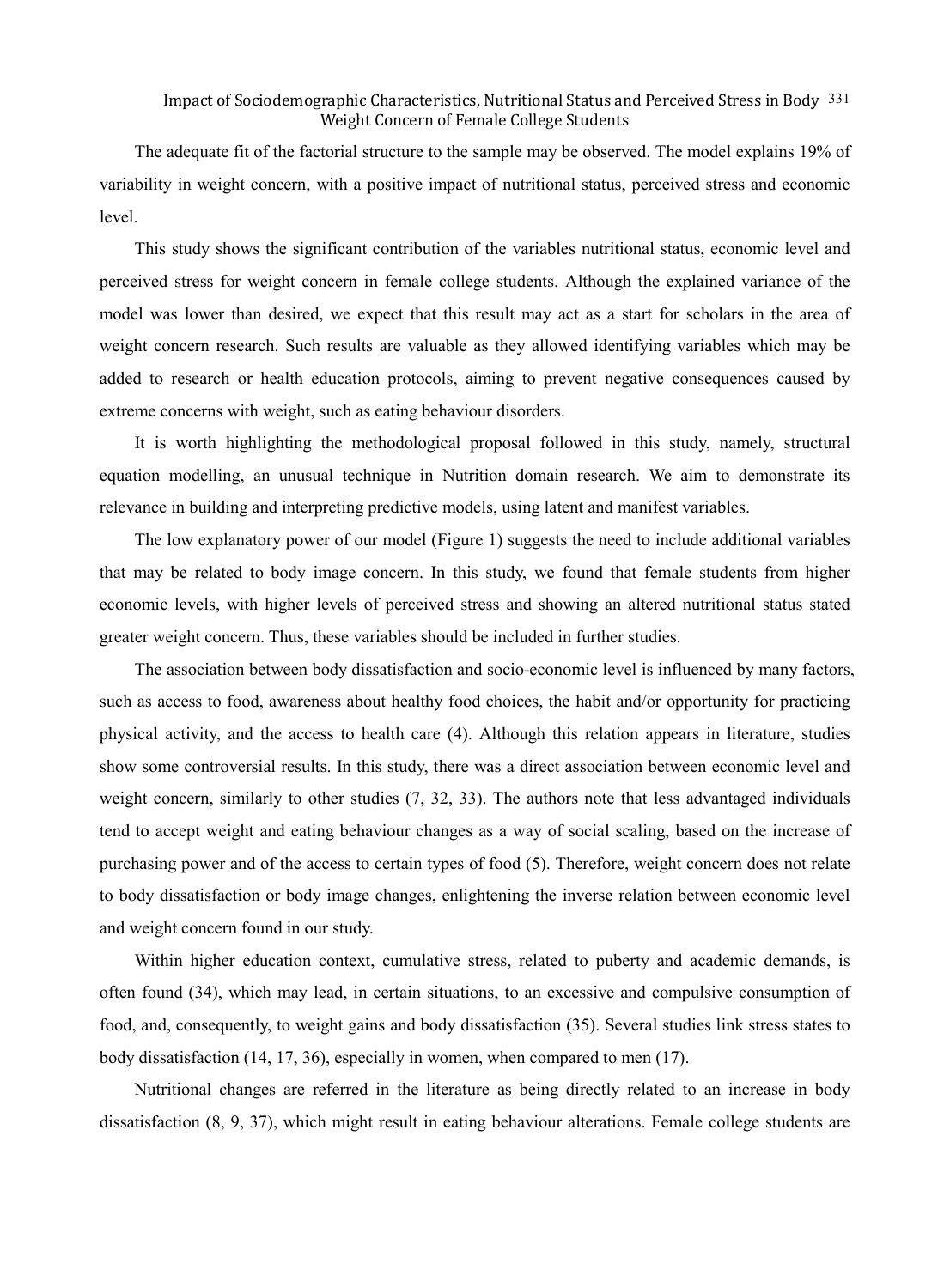highly susceptible to nutritional status changes, due to eating behaviour alterations, stress increase and distress associated with university admission. A study by Girz et al. (38) found that 62,2% of female students gained weight across their college years (4,1 kg on average) together with an increase in body dissatisfaction. These results are in line with those found by Gillen and Lefkowitz (11) and Grooper et al. (12).

# **3. Conclusions**

To conclude, results from this study support a model of direct influence of perceived stress and nutritional status, as well as of inverse influence of economic level, in female college students´ weight concern. These results draw attention to the importance of diagnosing and preventing eating behaviour problems, and should be reflected by researchers and health professionals working in this domain and with this population.

# **Acknowledgment**

We acknowledge the São Paulo Research Foundation (FAPESP) – Grant # 2010/18279-3, for the support granted to this research.

# **References**

- [1]. Sarwer DB, Cash TF. Body image: interfacing behavioral and medical sciences. AesthetSurg J. 2008; 28 (3): 357-8.
- [2]. Giovannelli TS, Cash TF, Henson JM, Engle EK. The measurement of body-image dissatisfaction-satisfaction: is rating importance important? Body image. 2008; 5 (2): 216-23.
- [3]. Stunkard AJ, Faith MS, Allison KC. Depression and obesity. Biological psychiatry. 2003; 54 (3): 330-7.
- [4]. Alwan H, Viswanathan B, Williams J, Paccaud F, Bovet P. Association between weight perception and socioeconomic status among adults in the Seychelles. BMC public health. 2010; 10: 1-10.
- [5]. Maruf FA, Akinpelu AO, Udoji NV. Differential Perceptions of Body Image and Body Weight among Adults of Different Socioeconomic Status in a Sub-Urban Population.Journal of biosocial science.2013:1-15.
- [6]. Fredrickson J, Kremer P, Swinburn B, de Silva-Sanigorski A, McCabe M. Biopsychosocial correlates of weight status perception in Australian adolescents. Body image. 2013; 10 (4): 552-7.
- [7]. Swami V, Frederick DA, Aavik T, Alcalay L, Allik J, Anderson D, et al. The attractive female body weight and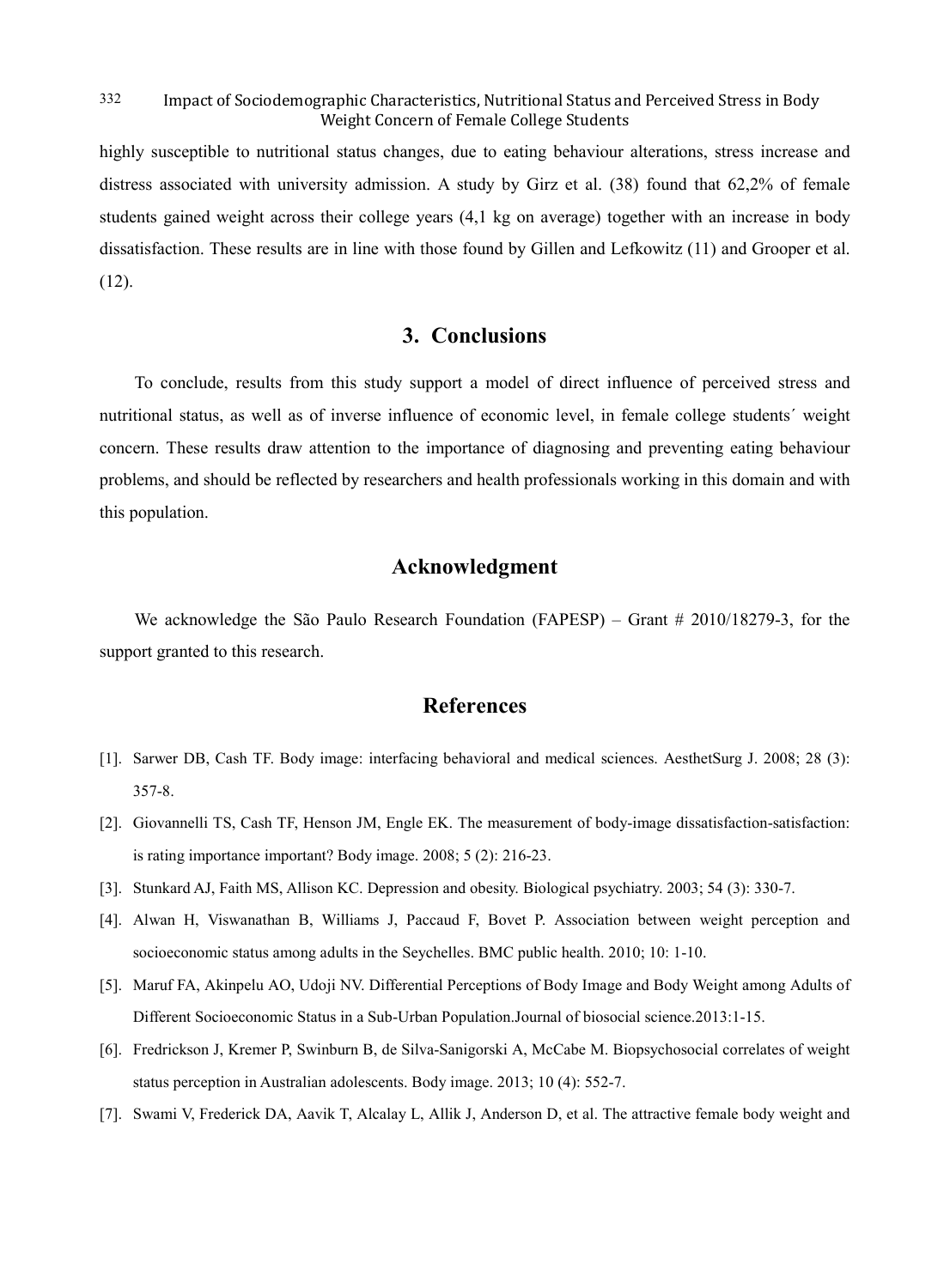female body dissatisfaction in 26 countries across 10 world regions: results of the international body project I. Personality & social psychology bulletin. 2010; 36 (3): 309-25.

- [8]. Laus MF, Miranda VP, Almeida SS, Braga Costa TM, Ferreira ME. Geographic location, sex and nutritional status play an important role in body image concerns among Brazilian adolescents. Journal of health psychology. 2013; 18 (3): 332-8.
- [9]. Costa LC, Vasconcelos FA, Peres KG. Influence of biological, social and psychological factors on abnormal eating attitudes among female university students in Brazil. Journal of health, population, and nutrition. 2010; 28 (2): 173-81.
- [10]. Shriver LH, Harrist AW, Page M, Hubbs-Tait L, Moulton M, Topham G. Differences in body esteem by weight status, gender, and physical activity among young elementary school-aged children. Body image. 2013; 10 (1): 78-84.
- [11]. Gillen MM, Lefkowitz ES. The 'freshman 15': trends and predictors in a sample of multiethnic men and women. Eating behaviors. 2011; 12 (4): 261-6.
- [12]. Gropper SS, Newton A, Harrington P, Simmons KP, Connell LJ, Ulrich P. Body composition changes during the first two years of university. Preventive medicine. 2011; 52 (1): 20-2.
- [13]. Nguyen-Rodriguez ST, Chou CP, Unger JB, Spruijt-Metz D. BMI as a moderator of perceived stress and emotional eating in adolescents. Eating behaviors. 2008; 9 (2): 238-46.
- [14]. Ruggiero GM, Bertelli S, Boccalari L, Centorame F, Ditucci A, La Mela C, et al. The influence of stress on the relationship between cognitive variables and measures of eating disorders (in healthy female university students): a quasi-experimental study. Eating and weight disorders : EWD. 2008; 13 (3): 142-8.
- [15]. Van Jaarsveld CH, Fidler JA, Steptoe A, Boniface D, Wardle J. Perceived stress and weight gain in adolescence: a longitudinal analysis. Obesity. 2009; 17 (12): 2155-61.
- [16]. Dallman MF. Stress-induced obesity and the emotional nervous system. Trends in endocrinology and metabolism: TEM. 2010; 21 (3): 159-65.
- [17]. Murray K, Rieger E, Byrne D. The Relationship Between Stress and Body Satisfaction in Female and Male Adolescents. Stress and health : journal of the International Society for the Investigation of Stress. 2013; 10 (4): 544-64.
- [18]. Sepulveda AR, Whitney J, Hankins M, Treasure J. Development and validation of an Eating Disorders Symptom Impact Scale (EDSIS) for carers of people with eating disorders. Health Qual Life Outcomes. 2008; 6 (28): 28-36.
- [19]. Beyers W, Goossens L. Psychological separation and adjustment to university: Moderating effects of gender,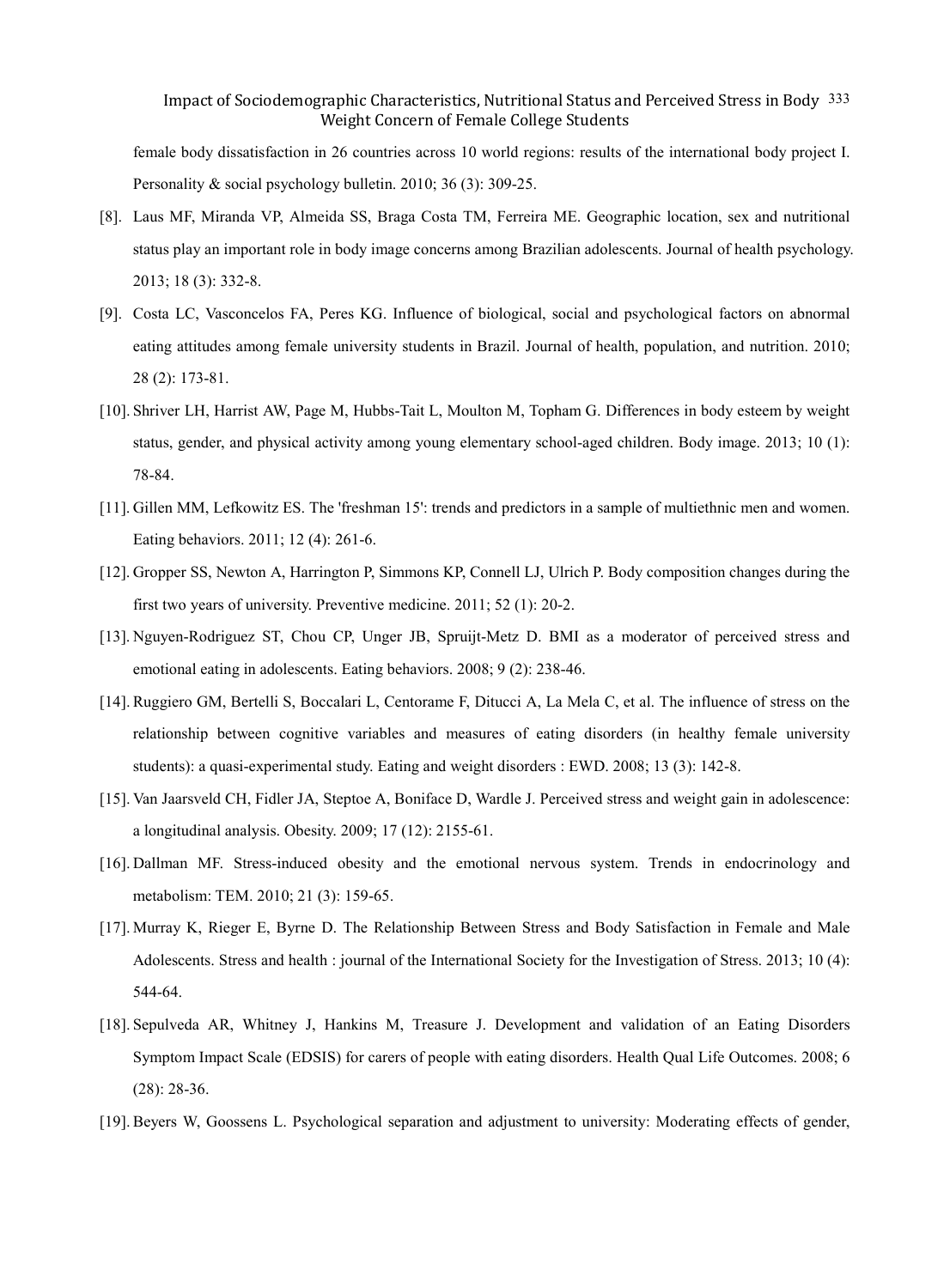age, and perceived parenting style. Journal of Adolescent Research. 2003; 18 (4): 363-82.

- [20]. Wichianson JR, Bughi SA, Unger JB, Spruijt-Metz D, Nguyen-Rodriguez ST. Perceived stress, coping and night - eating in college students. Stress and Health. 2009; 25 (3): 235-40.
- [21]. Vella-Zarb RA, Elgar FJ. The 'Freshman 5': A Meta-Analysis of Weight Gain in the Freshman Year of College. Journal af American College Health. 2008; 58 (2): 161-6.
- [22]. Hudson JI, Hiripi E, Pope HG, Jr., Kessler RC. The prevalence and correlates of eating disorders in the National Comorbidity Survey Replication.Biologicalpsychiatry. 2007; 61 (3): 348-58.
- [23]. Pinzon V, Nogueira FC. Epidemiologia, curso e evolução dos transtornos alimentares. RevistaBrasileira de Psiquiatria. 2004; 31 (4): 158-60.
- [24]. WHO. Obesity: preventing and managing the global epidemic. Geneva: World Health Organization: WHO Technical Report Series 2000.
- [25]. De Onis M, Onyango AW, Borghi E, Siyam A, Nishida C, Siekmann J. Development of a WHO growth reference for school-aged children and adolescents. Bull World Health Organ. 2007; 85 (9): 660-7.
- [26]. ABEP. Critério de classificação econômica Brasil http://www.abep.org/novo/Content.aspx?ContentID=3012010 [cited 2013 06 maio].
- [27]. Dias JC, da Silva WR, Maroco J, Campos JA. Validation of the Weight Concerns Scale Applied to Brazilian University Students. Body image. 2015; 14: 72-6.
- [28]. Dias JC, Maroco J, Campos JA. Weight concerns scale applied to college students: comparison between pencil-and-paper and online formats. CyberpsycholBehavSocNetw. 2015; 18 (3): 188-92.
- [29]. Maroco J. Análise de equações estruturais. Lisboa: ReportNumber; 2010. 374 p.
- [30]. Maroco J, Garcia-Marques T. Qual a fiabilidade do alfa de Cronbach? Questõesantigas e soluçõesmodernas? Laboratório de Psicologia. 2006; 4 (1): 65-90.
- [31]. Fornell C, Larcker DF. Evaluating Structural Equation Models with Unobservable Variables and Measurement Error.Journal of Marketing Research. 1981; 18 (1): 39-50.
- [32].Joh HK, Oh J, Lee HJ, Kawachi I. Gender and socioeconomic status in relation to weight perception and weight control behavior in Korean adults. Obesity facts. 2013; 6 (1): 17-27.
- [33]. Pauline M, Selvam S, Swaminathan S, Vaz M. Body weight perception is associated with socio-economic status and current body weight in selected urban and rural South Indian school-going children. Public health nutrition. 2012; 15 (12): 2348-56.
- [34]. Murray K, Rieger E, Byrne D. A longitudinal investigation of the mediating role of self-esteem and body importance in the relationship between stress and body dissatisfaction in adolescent females and males.Body